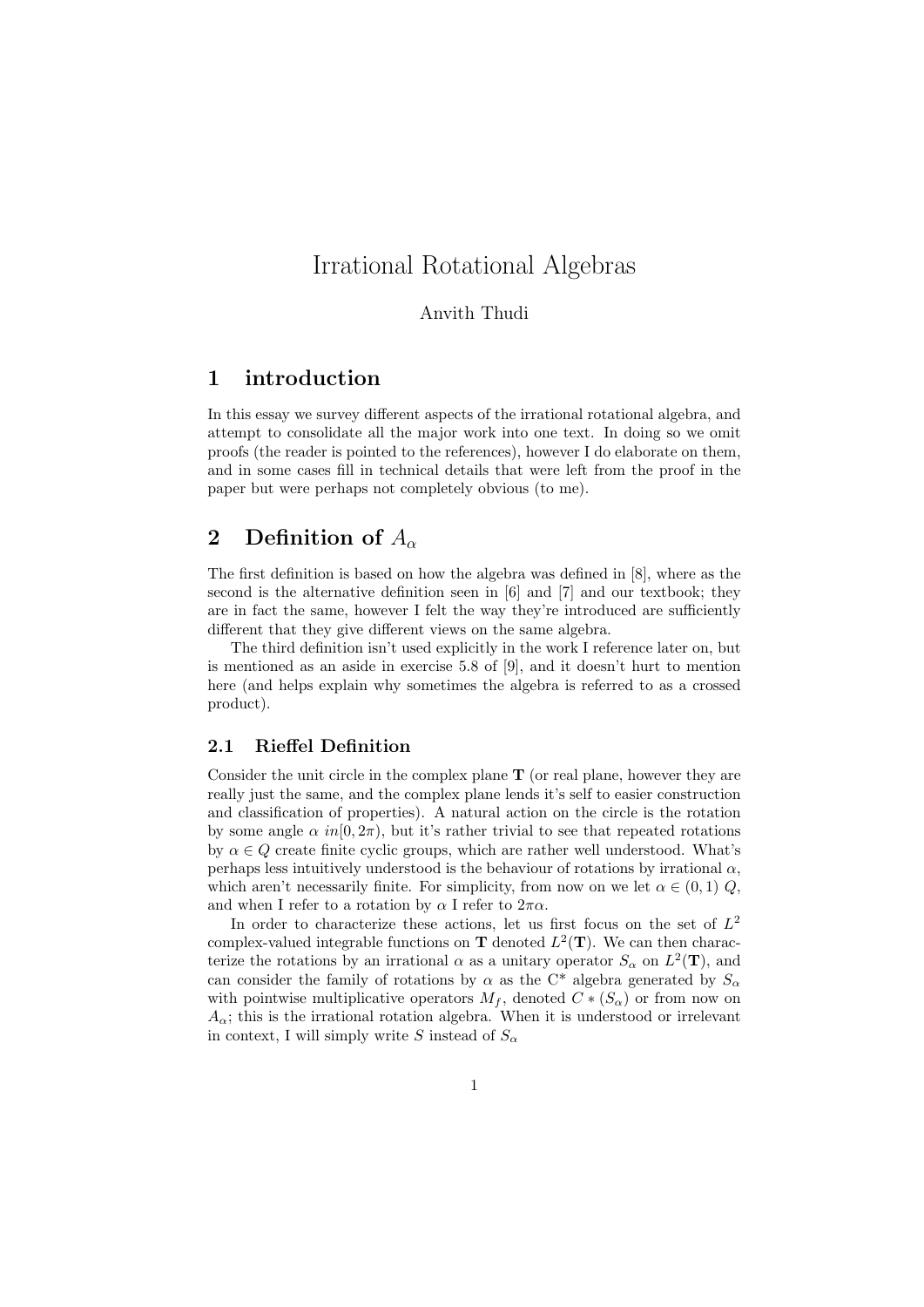#### 2.2 Unitary Characterization

We can also characterize  $A_{\alpha}$  as the algebra generated by a pair of unitary operators u, v such that  $u^*vu = e^{2\pi i\alpha}v$ ; an explicit form for these are given in exercise 5.8, however it's worth noting there they consider operators on  $L^2(\mathbf{T}^2)$ where as [8] considers operators on  $L^2(\mathbf{T})$ . In general  $A_{\alpha}$  is isomorphic to any algebra generated by any unitaries  $U, V$  such that  $VU = \lambda UV$  where  $\lambda = e^{2\pi\alpha}$ ; this is the universal property of  $A_{\alpha}$ .

The introduction of  $[7]$  also gives another intuitive characterization of  $u, v$ in  $A_{\alpha}$  as the rotation by  $2\pi\alpha$  and the "identity" imbedding into the complex unit circle respectively.

#### 2.3 Crossed Product

Let  $\phi(z) = wz$  which maps **T** to **T**, where  $w = e^{2\pi i \alpha}$ . We can then also define  $A_{\alpha}$  as the crossed product  $C(\mathbf{T}) \times_{\theta} Z$ , where  $\theta$  is an automorphism of  $C(\mathbf{T})$ given by the pull back with  $\phi$ .

Crossed products have their own universal property which lead to characterizing the above universal property, and various other facts lead to the simplicity of  $A_{\alpha}$ , and the unique tracial state. The universal property of the crossed product is defined in terms of a bijection between unital representations and unital \*-homomorphisms, and I refer the reader to online resources to read more on them; I found "Lecture 2: Introduction to Crossed Products and More Examples of Actions" by the university of Oregon informative.

### 3 Traces

The following are handy facts related to the trace of  $A_{\alpha}$ .

#### 3.1 explicit formulations

As is defined in exercise 5.8 in the textbook, we have a tracial state on  $A_{\alpha}$  given by  $t(a) = \langle aE_0, E_0 \rangle$ , where  $E_0$  is the function in  $L^2(\mathbf{T})$  that maps to one. As  $\alpha$ is irrational, we have that this is in fact the unique tracial state on  $A_{\alpha}$ .

For a dense subset of  $A_{\alpha}$  of the form  $\sum M_{f_n} S^n$ , we have by [8] that the trace is:

$$
t(\sum M_{f_n} S^n) = \int_{\mathbf{T}} f_0(t) dt \tag{1}
$$

where this is using the normalized Lebesgue measure for (T), i.e  $\int_0^{2\pi} f_0(e^{i\ast t}) dt$ . By exercise 5.8, we also have the following characterization of the trace when  $p \in A_{\alpha}$  is of the form  $p = f(u)v^* + g(u) + vf(u)$ , where  $f, g$  are continuous functions from  $\mathbf T$  to  $R$ :

$$
t(p) = \int_{\mathbf{T}} g(z)dz
$$
 (2)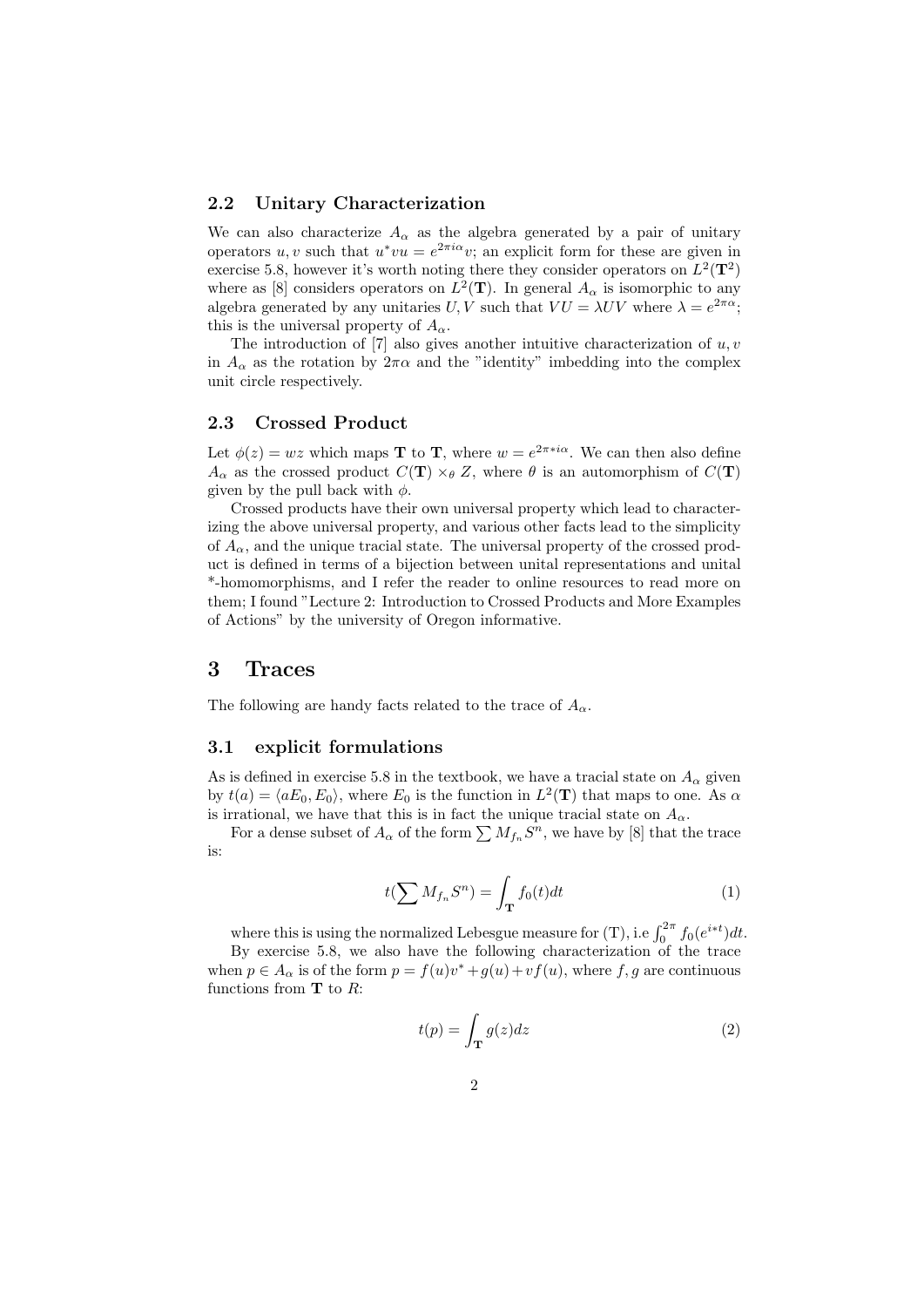where  $dz$  is the normalized haar measure on **T**.

#### 3.2 Properties

From the theorem in [6] (see discussion of  $K_0$  groups) and theorem 1 in [8] (see discussion on projections and equivalence), we have the following statement, given as a corollary in [6]

**Corollary** (Range of trace). Let  $\phi$  be the homomorphism from  $K_0(A_\alpha)$  to R qiven by the trace t, then we have  $phi(K_0(A_\alpha)) = Z + Z\alpha$ 

### 4 Projections and Equivalence Conditions

What I'll proceed to discuss/survey in this section are the main results of [8], and highlight certain technical details I found interesting.

#### 4.1 Theorem 1

The statement of the theorem is:

**Theorem** (Theorem 1). For every  $\beta \in (Z + Z\alpha) \cap [0, 1]$  there is a projection p in  $A_{\alpha}$  s.t  $t(p) = \beta$ 

The first thing to note is that in theorem 1.1 in the paper, we have the more explicit formulation, where p is specifically stated to be supported on  $-1, 0, 1$ , which means it is of the form:

$$
p = M_h S^{-1} + M_f + M_g S \tag{3}
$$

i.e consists of powers of S in  $-1, 0, 1$ . This is in fact analogous to the formulation of p in exercise 5.8, and we in fact see question vii) gives the three conditions used in the proof of theorem 1 (the entire problem is in fact very reminiscent of the proof for this theorem).

Now the work done by [6] gives that the range of the trace is contained in  $Z + Z\alpha \cap [0,1]$  (look at discussion of  $k_0$  group for more details) and so directly by theorem 1.1 you get theorem 1.2.

#### 4.2 Theorem 2

The statement of the theorem is:

**Theorem** (Theorem 2). If  $\alpha$  and  $\beta$  are irrational number both in [0, 1/2], and  $A_{\alpha}$  and  $A_{\beta}$  are isomorphic, then  $\alpha = \beta$ . If  $\alpha$  is any irrational number, with fractional part  $\alpha$ , let  $\beta = 1 - \alpha$ or $\alpha$  depending on which is in [0,1/2]. Then  $A_{\alpha}$ and  $A_\beta$  are isomorphic.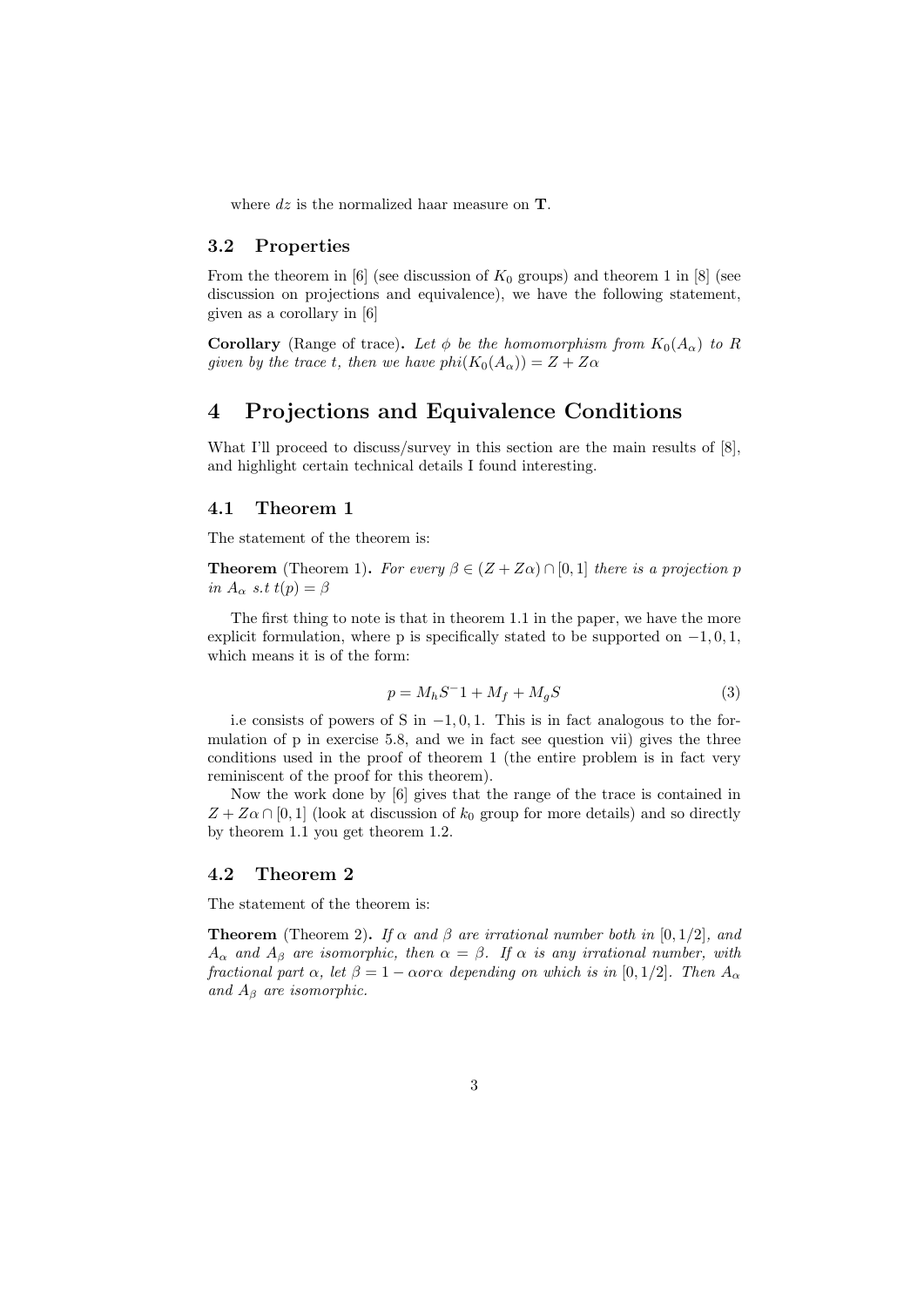The proof of the theorem was essentially one paragraph, and it more or less stems from elementary facts from our textbook. However it may still be worth explaining why those facts are indeed facts.

The statement  $|p - q| < 1$  is exercise 2.1 in the textbook, and the proof comes from the fact that using  $f(p) = p - 1/2$  one gets by spectral mapping theorem (and the fact f is normal) that  $|f(p)| = 1/2$  for every projection, and so  $|p - q| < |f(p)| + |f(q)| = 1$ . The fact that separable means countably many unitary equivalence classes stems immediately from homotopy equivalence implying unitary equivalence (and seperable means countably many homotopy classes by prop 2.2.4).

Perhaps the statement that a unique normalized trace range will be isomorphic invariant isn't immediately obvious, however it comes from the fact that there is a unique group homomorphism from the  $k_0$  group by the trace, and under the isomorphism between  $k_0$  groups one would get another trace, but there exists only one trace (by assumption), so the two are equivalent (and so the range of both traces must be the same).

And so theorem 2 stems almost immediately, with the final note that  $\beta =$  $\alpha$  or  $1 - \alpha$  by noting that as both are in [0, 1], then clearly  $\alpha$  is not in  $Z + Z\beta$ unless  $\alpha$  is a multiple of  $\beta$ , but if the multiple isn't 1, then then two groups cannot be equal as  $\beta$  would not be in  $Z + Z\alpha$ .

#### 4.3 Theorem 3

The statement of the theorem is:

**Theorem** (Theorem 3). Let  $\alpha$  and  $\beta$  be irrational numbers in [0, 1/2], and let m and n be positive integers. Then if  $M_n \otimes A_{\alpha}$  is isomorphic to  $M_m \otimes A_{\beta}$ , then  $m = n$ , and  $\alpha = \beta$ .

and the proof is rather well detailed in the paper, and I don't think there's much to add onto the technical details for it, however it's worth noting the main proposition leading to the proof is:

**Proposition.** The range of the normalized trace for  $M_n \otimes A_\alpha$  on projections is exactly  $(n-1(Z+Z\alpha)) \cap [0,1]$ 

which in many ways is reminiscent of theorem 1.

#### 4.4 Theorem 4

The statement of the theorem is:

**Theorem 1** (Theorem 4). The algebras  $A_{\alpha}$  and  $A_{\beta}$  are strongly Morita equivalent if and only if  $\alpha$  and  $\beta$  are in the same orbit of the action of  $GL(2, Z)$  on irrational numbers by linear fractional transformations.

The proof of the forward direction relies on several propositions and corollaries, but the final goal is that the ranges of the traces of  $A_{\alpha}$  and  $A_{\beta}$  only differ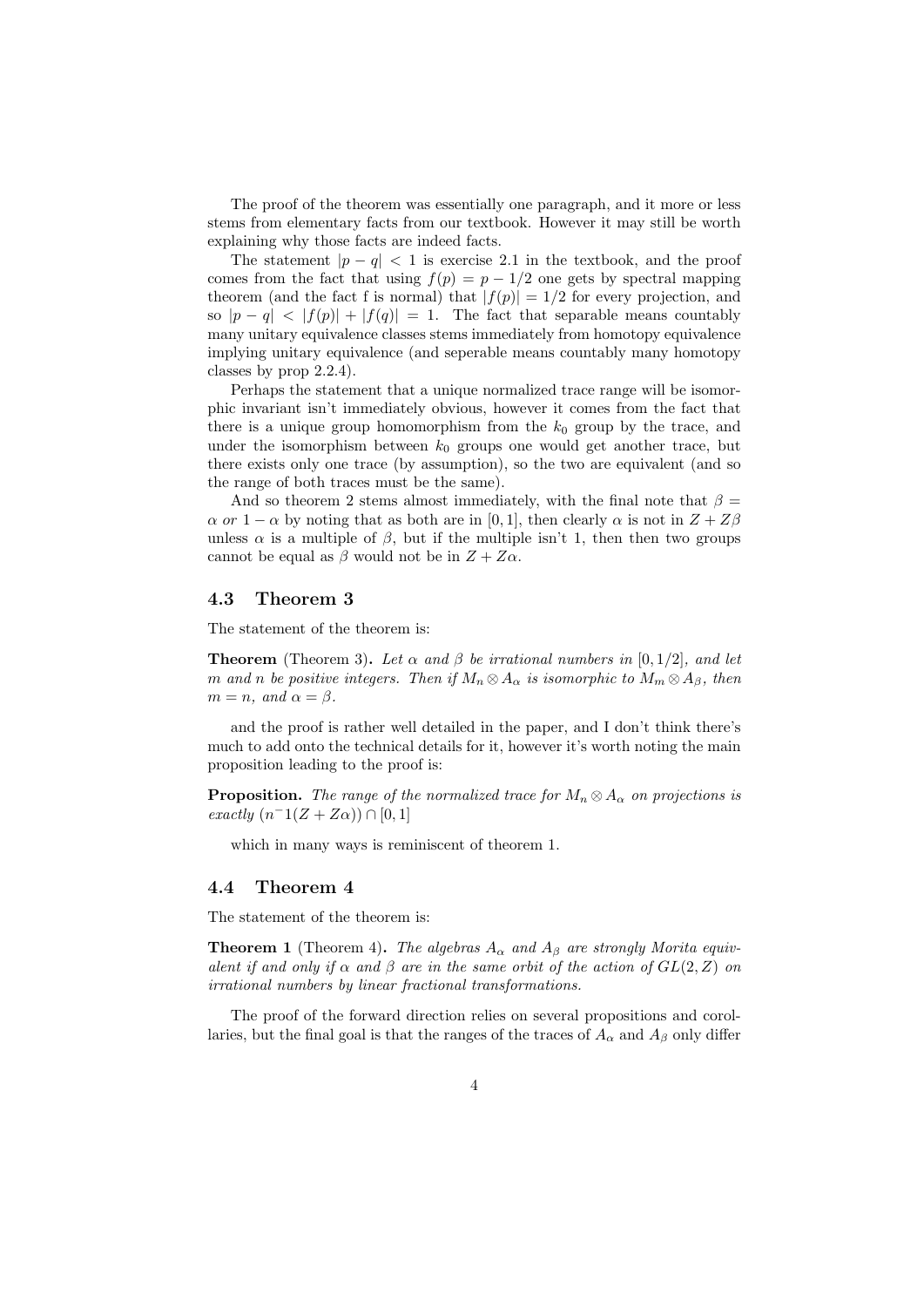by a scalar, and from this one gets that you can write  $\alpha$  as a linear fractional transformation of  $\beta$ , and thus are in the same orbit of  $GL(2, Z)$ .

The other direction follows directly from noting that  $A_{\alpha}$  is strong morita equivalent to  $A_{\alpha^{-1}}$ , and the orbit of  $GL(2, Z)$  is generated by the elements that bring  $\alpha$  to  $\alpha^{-1}$  and  $\alpha + 1$ , so if  $\alpha$  and  $\beta$  are in the same orbit then  $\beta$  is strong mortia equivalent to  $\alpha^{-1}$  and thus  $\alpha$ .

### 5 K Theory

As we almost always ask when faced with a C\* algebra, at least in this class, what is the  $k_0$  and  $k_1$  group of  $A_{\alpha}$ ?

#### 5.1 Imbeddings in AF algebras

The main theorem here is by [6] which showed that  $A_{\alpha}$  can be injectively imbedded into the inductive limit of a sequence of C\*-algebras, specifically:

**Theorem 2** (Imbedding AF). There exists a \*-monomorphism  $p : A_{\alpha} \rightarrow A$ where A is an AF-algebra defined by an inductive limit of finite dimensional  $C^*$ -algebras for which the corresponding limit of K-groups is  $Z^2 - > Z^2...$  where each  $Z^2$  is endowed with its natural ordering, and the connecting map  $phi_n$  is given by  $phi_n = \begin{pmatrix} a_n & 1 \\ 1 & 0 \end{pmatrix}$ , where  $(a_n)$  is the continuous fraction expansion of  $\alpha$ 

And the consequence of this is that the  $K_0$  group of A is  $Z + Z\alpha$ , and thus as there exists a trace  $\tau_1$  for A such that the range is contained in  $Z + Z\alpha$ , and as the trace for  $A_{\alpha}$  is  $t = t_1p$ , we have the range of its trace is contained in  $Z+Z\alpha$ , which was important for the results discussed in the projections section. surveying Marc A. Rieffel's work.

The construction of the algebras in the indcutive limit are rather detailed and non-trivial, and I refer the reader to the original paper [6] for its construction and the series of lemmas and calculations that led to the above theorem.

#### 5.2 Inductive Limit

Whereas the above work only characterized a restriction on range of the trace, and not necessarily what the  $k_0$  group of  $A_\alpha$  is, the work done in [2] characterizes the  $k_0$  group explicityly, and not-surprisingly it is simply  $Z + Z\alpha$  with order unit 1.

**Theorem** (Inductive Limit). There exists a sequence  $A_1$  – >  $A_2$ . of finite direct sums of matrix algebras over  $C(T)$  with inductive limit isomorphic to  $A_{\alpha}$ .

A given sequence of such algebras has this property iff the inductive limit is simple and unital, has a unique trace and has order-unit  $K_0$ -group isomorphic to  $(Z + Z\alpha, 1)$  and  $K_1$  group isomorphic to  $Z^2$ .

the proof of this is described in the paper, but perhaps to explain why lemma 3 and theorem 1 imply that you can approximate the canonical generators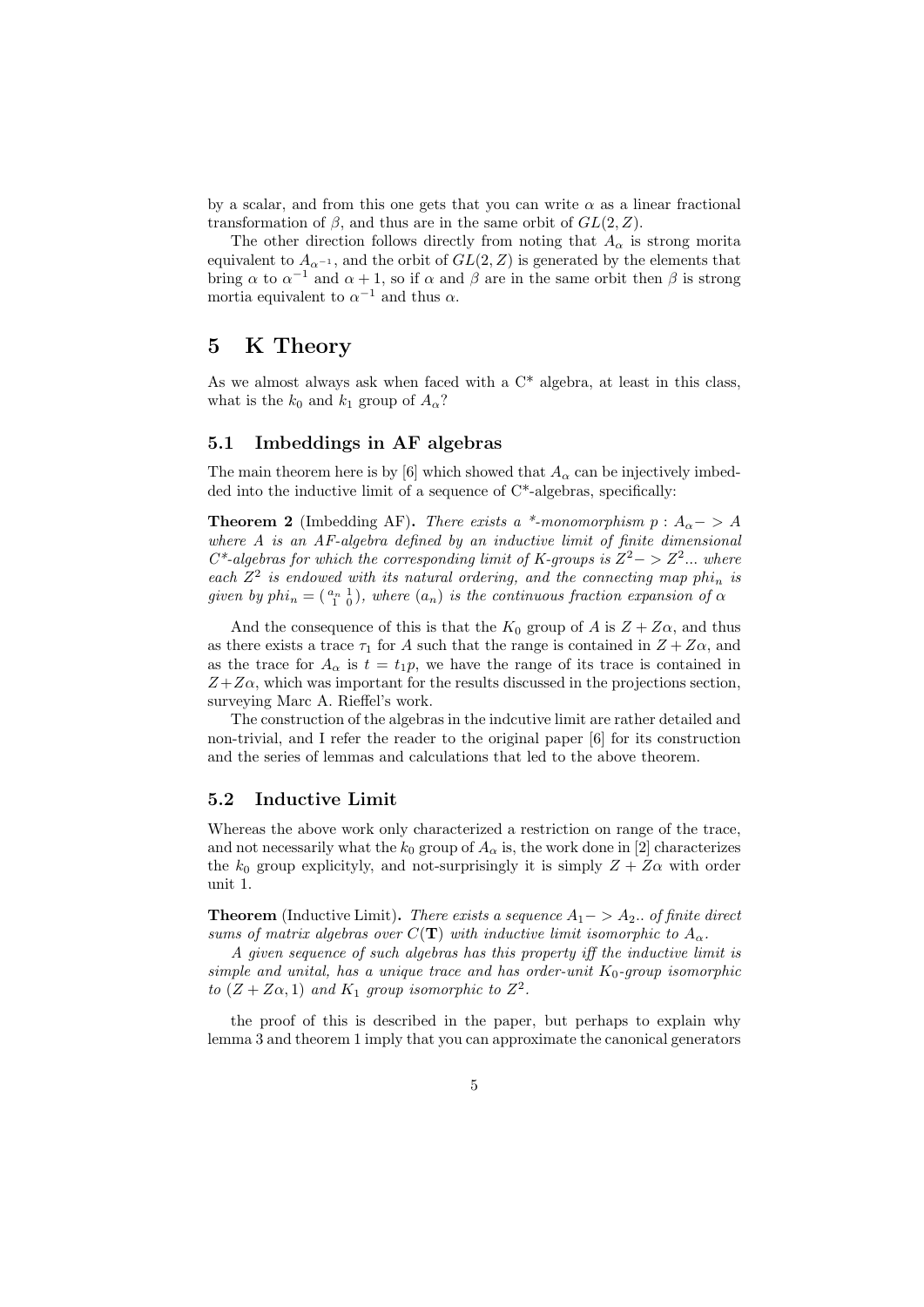arbitrarily close, note lemma 3 essentially ensures infinitely large  $q, q'$  while bounding the  $\gamma$  from theorem 1 (bounded by a neighbourhood from 1/4 to 4), so we see the closest elements to the generators in the approximation from theorem 1 can become arbitrarily close as they are within a distance  $C(\gamma) max(1/q, 1/q')$ which can go to 0 as  $q, q'$  can go to inf while  $C(\gamma)$  stays bounded.

### 6 Ext group

Recall first that the Calkin algebra is the quotient space of  $B(H)$ , i.e bounded linear operators, with  $K(H)$ , the compact operators. Sticking with the notation in [7] we'll define this as  $L/k(H)$ . Defining the  $Ext_s(A_\alpha)$  and  $Ext_w(A_\alpha)$ as classes of \*-monomorphisms from  $A_{\alpha}$  into the calkin algebra, and the homomorphism  $\phi$  from  $Ext_s(A_\alpha)$  to  $Z^2$  as  $\phi([\tau]) = (ind(\tau(u)), ind(\tau(v))$  we get the following theorem from [7]:

**Theorem.** The map phi is an isomorphism. Furthermore, weak equivalence classes are strong equivalence classes, so that  $Ext_s(A_\alpha)$  and  $Ext_w(A_\alpha)$  coincide. The Ext group topology on them is the discrete topology.

The study of the Ext group for  $C^*$  algebras began with the work of L. G. Brown, R. G. Douglas and P. A. Fillmore in [1], and later work built on characterizing it.

A perhaps useful theorem to seeing the connection of the Ext group to Ktheory is given as theorem 3.1 in [10], which is

**Theorem.** Let B be any  $C^*$  algebra, then there are natural isomorphisms such that  $Ext(C, B) \cong K_1(B)$  and  $Ext(C_0(R), B) \cong K_0(B)$ 

The proof for which relies on the work done in [5].

## 7 Using Irrational Rotations

#### 7.1 Flows over an Irrational Rotation

An interesting question is how to study the flows over a rotation by irrational number, and there has been a relatively recent body of literature investigating the topic  $[4]$ ,  $[3]$ ; I sadly have no experience with the particular topic they are dealing with, but this does show that the study of irrational rotations are not limited to C\* algebras.

# 8 Final Remarks

The point of this essay, as stated at the beginning, was to consolidate as much of the major work done on the irrational rotational algebra  $A_{\alpha}$  into one document. I will have inevitably missed things, but the point was to see how the various topics in  $\mathbb{C}^*$  algebras manifest themselves in the case of  $A_\alpha$ . As such we saw